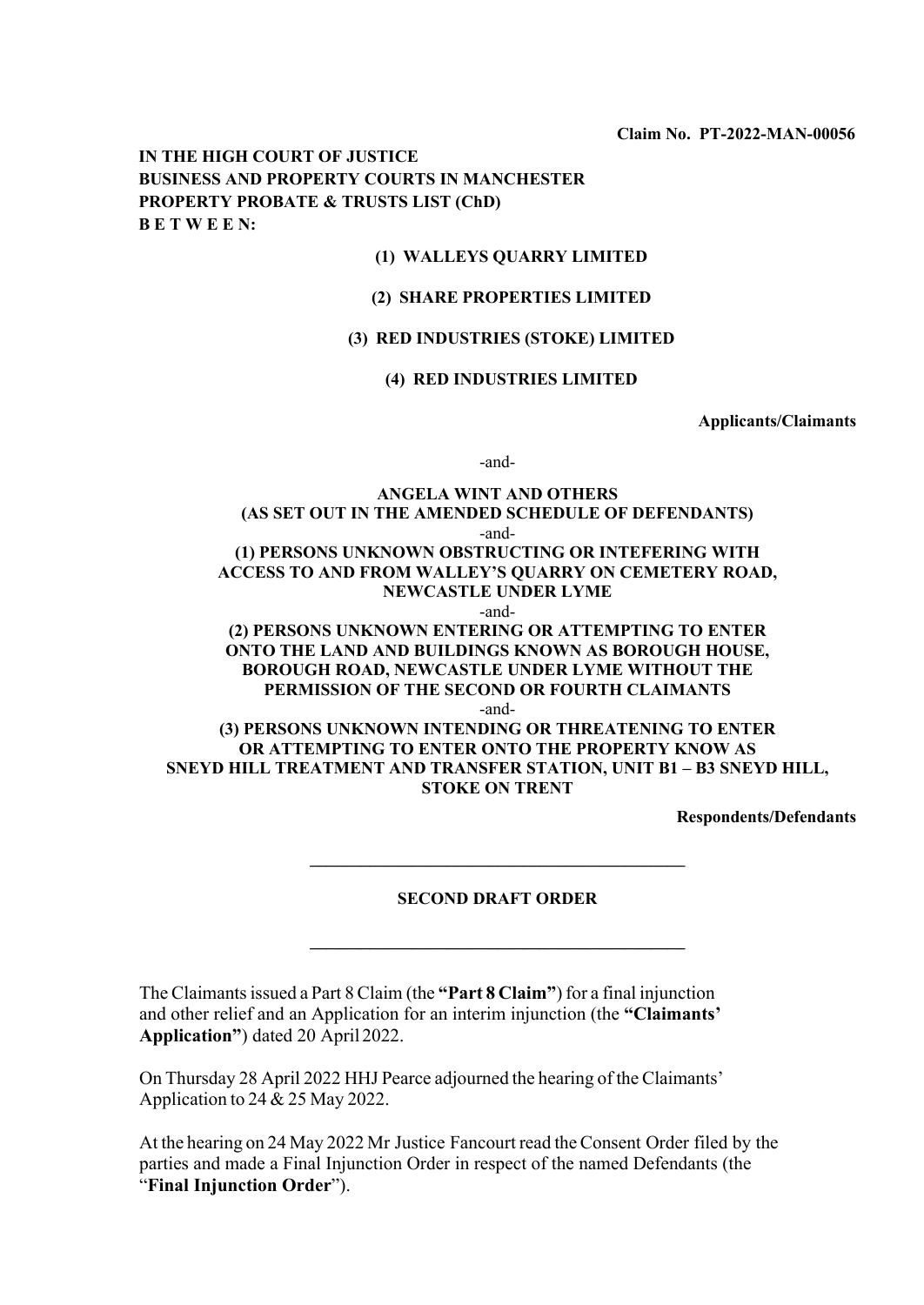**UPON** considering the Claimants' application on paper dated 15 June 2022

# **IT IS ORDERED** that:

- 1. Service of the Final Injunction Order on the following Defendants is dispensed with pursuant to r6.28:
	- D4 Blake Marchant
	- D5 Cameron Allman
	- D8 Gwenie Tait
	- D9 Izzak Victor Johnson
	- D10 Jack Steele
	- D11 Joseph Cairns
	- D16 Nathan Wint
	- D19 Sara Owen
	- D20 Simon "Simmo" Burgess
	- D21 Steven Jones
	- D23 Thomas Currie
	- D24 Will Branson
	- D29 Michelle Hackney
- 2. For the avoidance of doubt, the personal service requirements for any application and proceedings in relation to contempt of court arising out of the terms of the Final Injunction Order relating to the Defendants listed in paragraph 1 of this Order are dispensed with.
- 3. No Order for costs.

# **VARIATIONOR DISCHARGE OFTHIS ORDER**

The parties or any person affected by the Order may apply to the Court at any time to vary or discharge this Order but if anyone other than the Claimants wish to do so he must first inform the Claimant's Solicitors in writing and give at least 3 business days' notice beforehand.

# **NAMEANDADDRESSOFCLAIMANT'S SOLICITORS**

TheClaimant's Solicitors are:CMSCameron McKenna Nabarro Olswang LLP, 1-3 Charter Square, Sheffield, S14HS

## **SERVICE OFTHIS ORDER**

The Claimants shall give notice of this Order to the Defendants listed in paragraph 1 of the Order in the following manner:

- (i) by email to 'Stop the Stink' at the landfillstinks  $@g$  mail.com
- (ii) publication of the Order on the Claimants' website
- (ii) by displaying copies of the Order at the side of the Quarry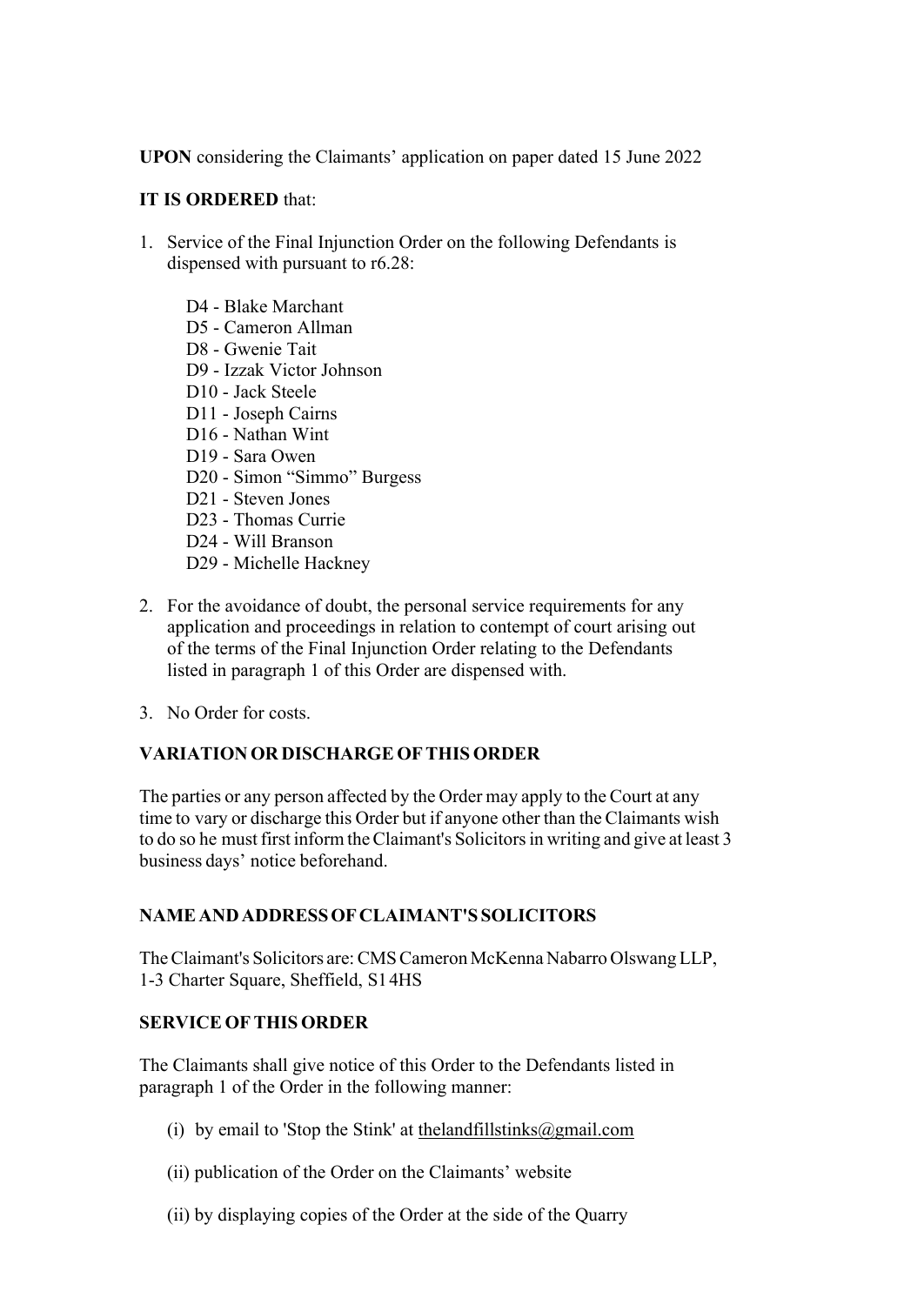Entrance and outside the entrances to the car park and the building at Borough House.

# **Service of the order**

The court has provided a sealed copy of this order to the serving party:

CMSCameron McKenna Nabarro Olswang LLP, 1-3Charter Square, Sheffield, S1 4HS

## *[Alternative Order*

## *IT IS ORDERED that:*

- *1. The Claimants have permission to serve the Final Injunction Order and this Order by alternative methods, namely by Facebook and/or Facebook Messenger, on the following Defendants:*
	- *D4 - Blake Marchant D5 - Cameron Allman D8 - Gwenie Tait D9 - Izzak Victor Johnson D10 - Jack Steele D11 - Joseph Cairns D16 - Nathan Wint D19 - Sara Owen D20 - Simon "Simmo" Burgess D21 - Steven Jones D23 - Thomas Currie D24 - Will Branson D29 - Michelle Hackney*
- *2. The date of deemed service of the Final Injunction Order and this Order, in respect of Facebook and/or Facebook messenger will be the first business day after posting and/or messaging.*
- *3. For the avoidance of doubt, the personal service requirements for any application and proceedings in relation to contempt of court arising out of the terms of the Final Injunction Order relating to the Defendants listed in paragraph 1 of this Order are dispensed with.*
- *4. No Order for costs.*

# *VARIATION OR DISCHARGE OFTHIS ORDER*

*The parties or any person affected by the Order may apply to the Court at any time to vary or discharge this Order but if anyone otherthan the Claimants wish to do so he must first inform theClaimant's Solicitorsin writing and give at least 3 business days' notice beforehand.*